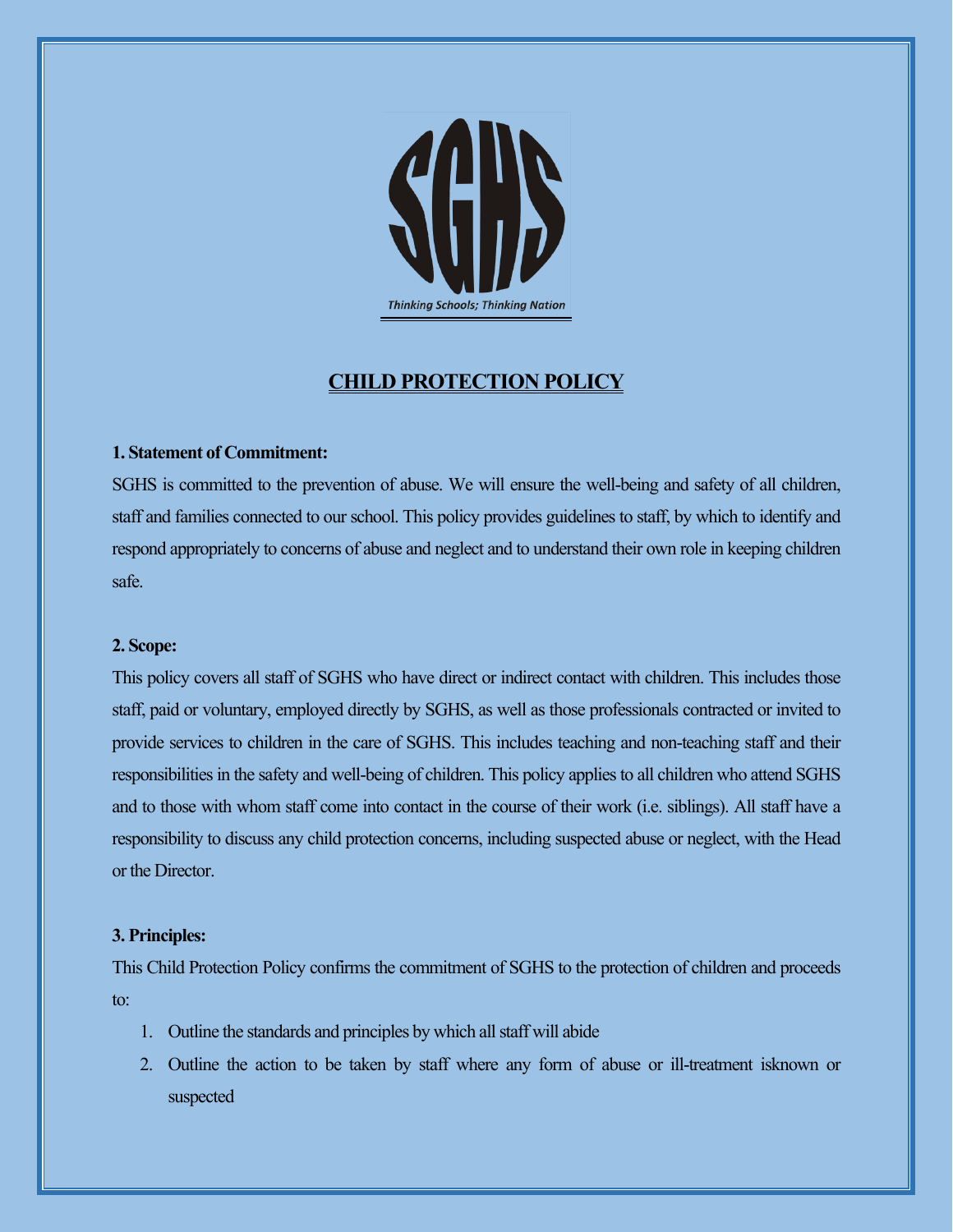- 3. Establish what action is required when allegations are made against staff
- 4. Explore the implications for staff training

#### **SGHS will ensure that:**

- 1. Staff are carefully selected with the principles of this policy in mind
- 2. Staff are appropriately trained in issues of child protection
- 3. Staff are aware of the Child Protection Policy and accompanying procedures and/or guidelines
- 4. SGHS recognizes that the family's primary role in caring and protecting the child should be valued and maintained. However, the child's safety and well-being will have priority.

#### **4. Responsibilities:**

Any member of staff, paid or voluntary, may directly witness child abuse or have allegations made by a child or an adult, relayed to them. There may also be disclosures of abuse that have occurred prior to attendingSGHS. As sustained abuse and neglect of children can have major long term effects on all aspects of their health, development and well-being, it is the intention of SGHS to ensure that all staff understand their roles and responsibilities in ensuring the safety of childrenat all times. This is achieved through consistent and agreed protocols regarding child protection, as well as the regular undertaking of awarenessraising training.

#### **Each staff member must:**

- 1. Be aware of, and alert to, potential indicators of abuse or neglect.
- 2. Record (usually in writing) a factual account of any concerns they have, or that arebrought to their attention.
- 3. Work in co-operation with the parents and caregivers, unless this compromises thesafety of the child.
- 4. It is the primary responsibility of staff to be vigilant, have knowledge and awareness of the indicators orneglect, potential or actual abuse and to report any concerns, suspicions or allegations of suspectedabuse immediately and ensure that the concern is taken seriously and reported.
- 5. The statutory responsibility to investigate allegations of child abuse rests with Child, Youth and Family andthe Police.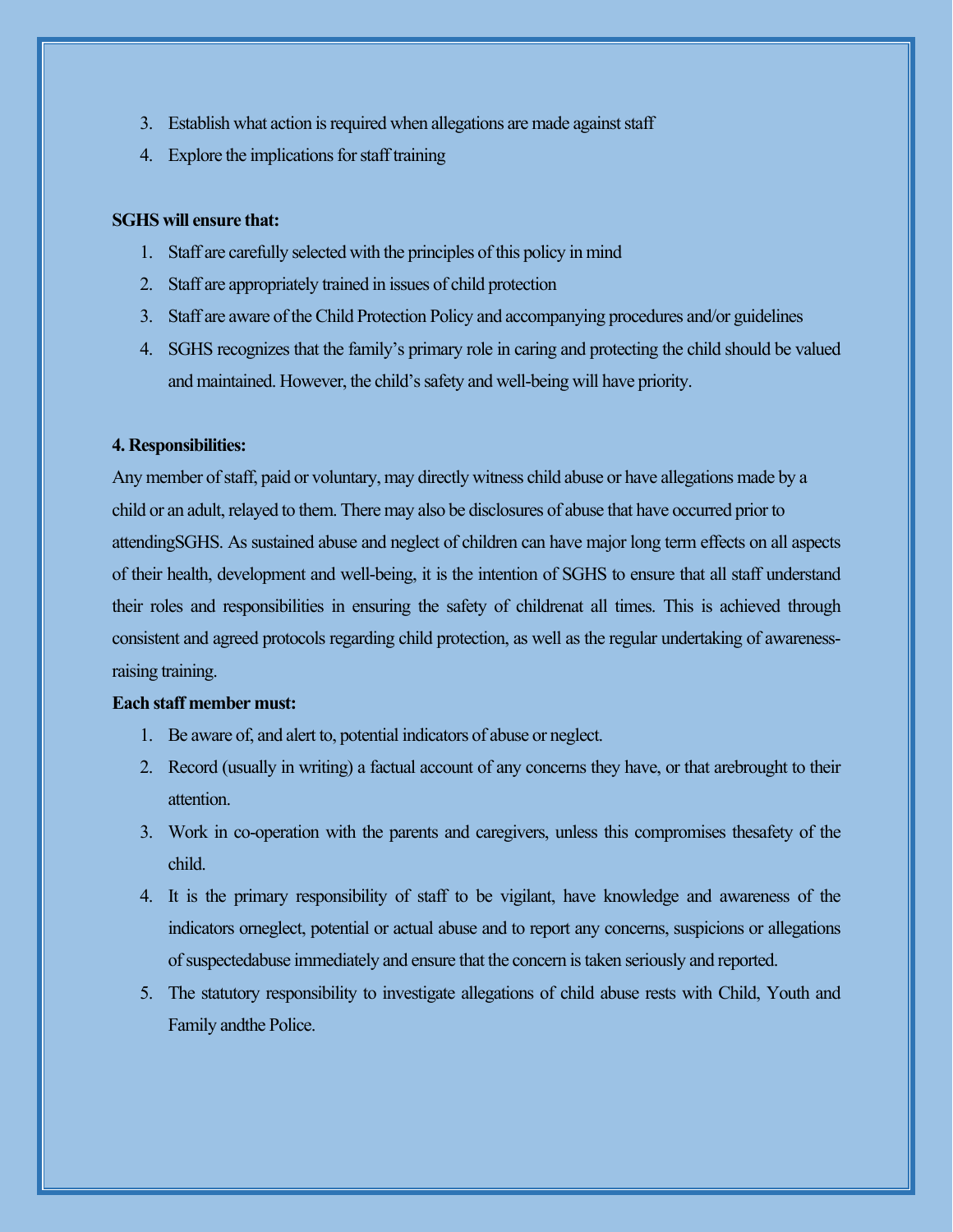## **5. Role of the Principal:**

The role of the Principal is to:

- 1. Ensure the safety and wellbeing of each child is paramount.
- 2. Ensure that the Child Protection Policy is effectively implemented throughout SGHS.
- 3. Ensure that all staff are aware of and have access to full copies of the procedures for reporting child abuse.
- 4. Ensure that all staff are employed, in accordance with approved guidelines to identify those people safe to work with children.
- 5. Ensure all staff are supported appropriately, when dealing with child protection concerns.

# **6. Safe recruitment of staff:**

All appointments (permanent, fixed term, casual or volunteer) to positions that have direct and /or frequent contact with children or young people, will be conditional on safety checks, including a Police check.

## **7. Training of staff**

- 1. All staff will receive child protection training at the level appropriate to their role. The Designated Person for Child Protection (usually the Principal) will undertake more intensive training. This person will be accessible to staff to provide advice and support.
- 2. All staff will be given appropriate training covering basic awareness of child protection. This will include an overview of signs and indicators of abuse, and also the procedure for responding to actual or suspected abuse.

# *Training will include:*

- Roles and responsibilities of staff regarding child protection.
- Recognizing and responding to the signs and indicators of actual or suspected abuse.
- Ensuring staff understand and can follow the Child Protection Policy and the procedures forreporting a concern.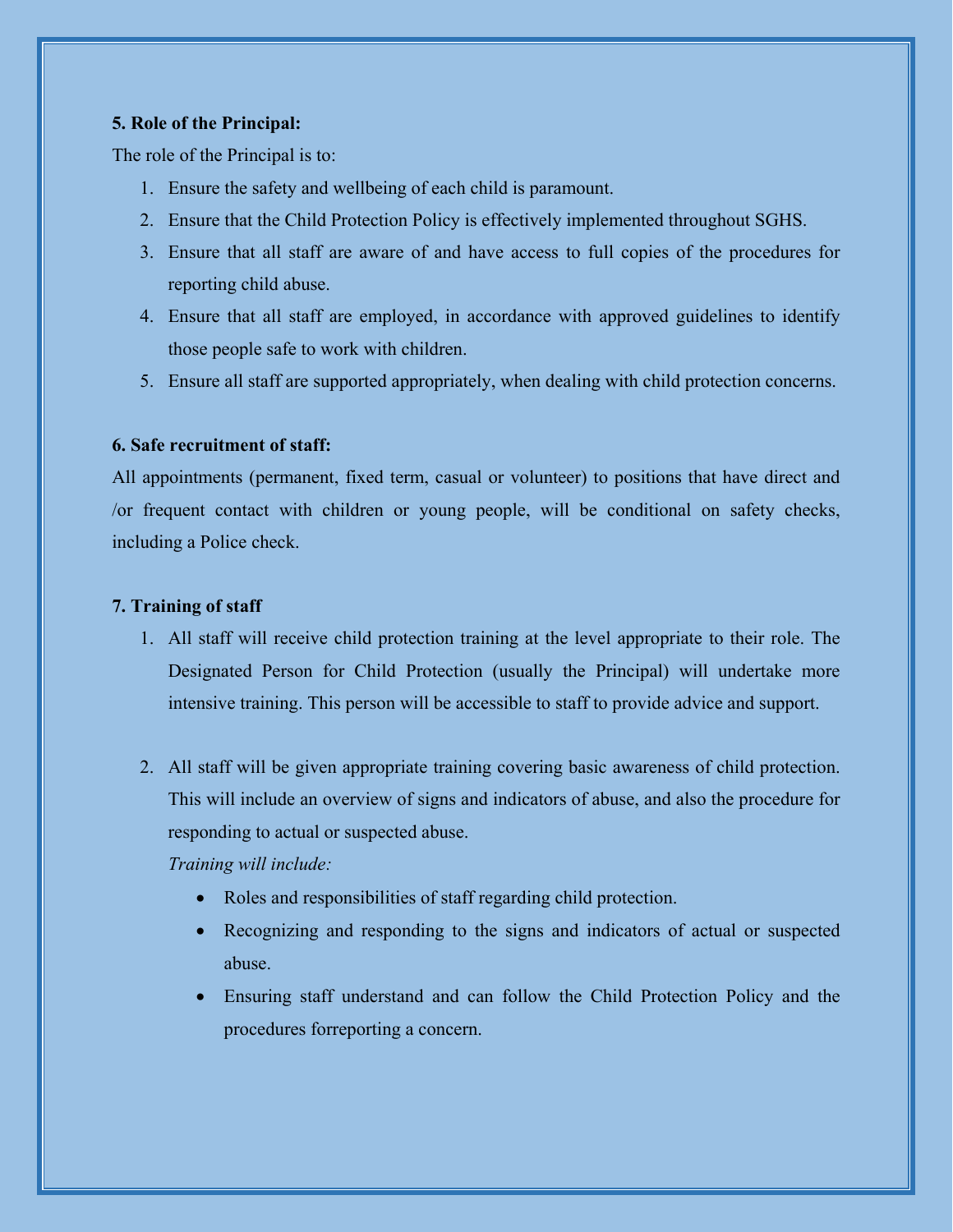### **8. Induction of new staff:**

All new staff will receive child protection training as part of their induction and will receive a copy of this policy as part of the induction process.

#### **9. Safe Working Practices:**

- 1. A relationship between an adult and a child or young person cannot be a relationship betweenequals. There is a potential for exploitation and harm of vulnerable young people. Adults have aresponsibility to ensure that an unequal balance of power is not used for personal advantage orgratification.
- 2. Adults should always maintain appropriate professional boundaries and avoid behaviour that mightbe misinterpreted by others. Adults who work with children must therefore act in a way that isconsidered safe practice.
- 3. Communication between children and adults, by whatever method, must take place within clearand explicit professional boundaries. This includes the wider use of technology such as mobilephone, text messaging, emails, digital cameras, videos, webcams, websites, social networking andblogs. Adults should not share any personal information with a child or young person. They mustnot request or respond to, any personal information from the child or young person, other thanthat which is appropriate as part of their professional role.
- 4. Adults must ensure that all communications are transparent and open to scrutiny.
- 5. When physical contact is made with a child, this should be in response to their needs at the time, oflimited duration and appropriate to their age, stage of development, gender, ethnicity andbackground. Adults should use their professional judgement at all times, observe and take note ofthe child's reaction or feelings and use a level of contact and /or form of communication which isacceptable to the child for the minimum amount of time necessary.